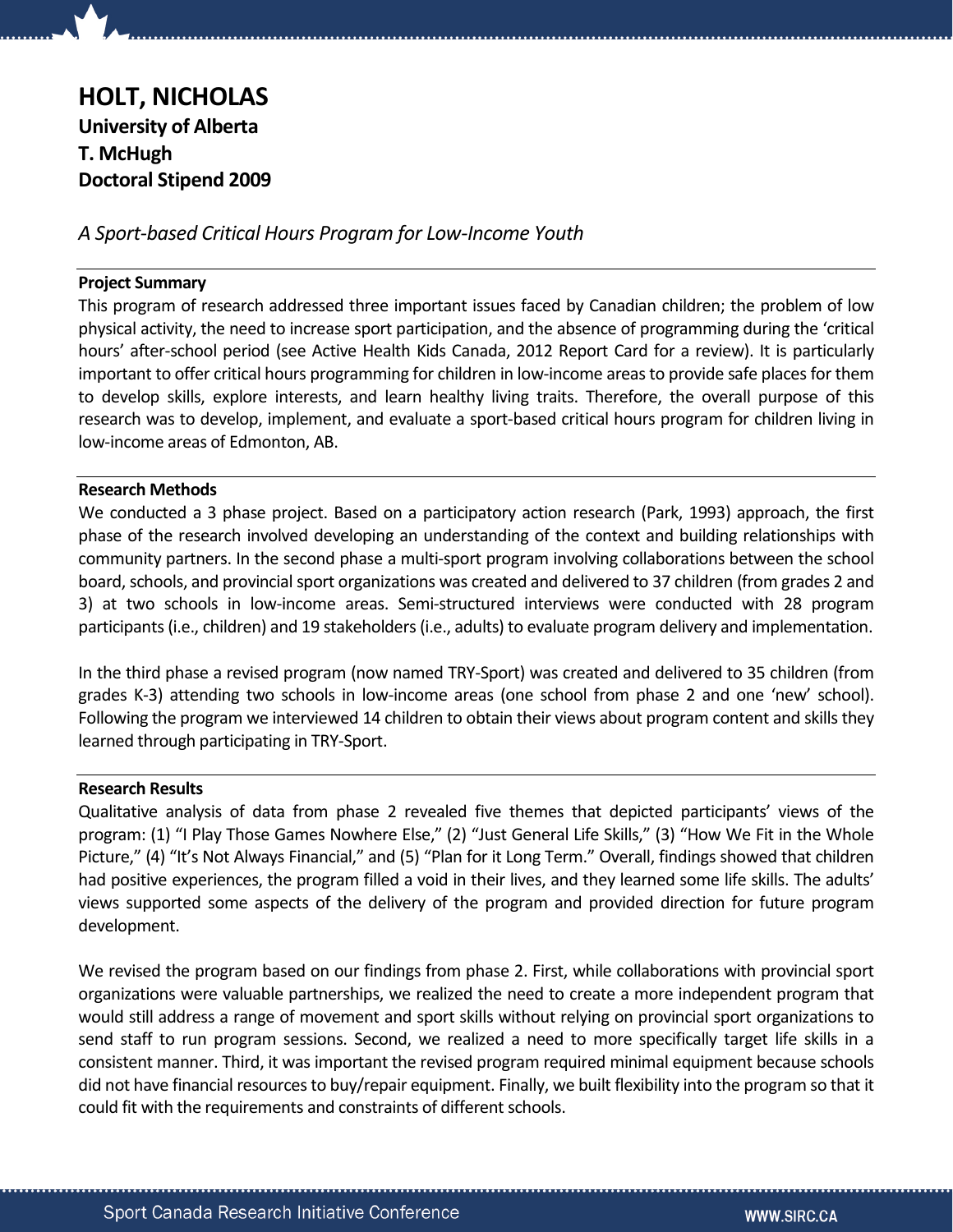Hence, for the third and final phase of the project, we revised the program (and renamed it TRY-Sport). It was designed to teach fundamental movement skills and life skills through the sports of soccer, volleyball, and basketball in a manner consistent with the FUNdamentals stage of the Long Term Athlete Development/Canadian Sport 4 Life model. In addition, the program focused on teaching three life skills: Leadership, teamwork, and confidence.

Analysis of the children's interviews from phase 3 showed that in terms of program content the activities children reported they enjoyed the most were based on creating optimal challenges and 'adventures' which engaged their imaginations. Children also reported learning social and life skills (e.g., teamwork, sportspersonship, listening) along with a range of fundamental movement skills. These skills seemed to be specifically learned in the program and there was some evidence of transfer of these skills to other parts of the children's lives. Finally, the need to adapt program delivery within the context of the two different schools was confirmed as a strength of the approach. Thus, this study showed the importance of engaging children's imagination to deliver the TRY-Sport program and the need for a flexible approach.

Limitations of the research included the fact that the program was delivered to a relatively small number of schools/children and therefore the results likely generalize only to schools/children in similar circumstances to those we studied. We did not evaluate the effectiveness of the program in terms of its effects on sport participation or physical activity. Further research is needed to address these issues.

### Policy Implications

The research showed that it was viable to provide high-quality critical hours programs to children who attend schools in low-income areas. These children face limited options during the critical hours period and have few opportunities to engage in organized sport activities. The critical hours period is an important opportunity to influence children's sport participation and levels of physical activity.

The main implications are as follows:

- 1) It was important to develop collaborations with organizations from multiple sectors. Such collaborations supported the creation and development of programs that address participants' needs. However, relying on these collaborations for program delivery was unsustainable. We showed that 'stand-alone' programs that are relevant to stakeholders' needs could be delivered with minimal staff/equipment and will therefore likely be more sustainable in the long-term.
- 2) TRY-Sport was shown to be viable approach that was positively received and appraised by children and adult stakeholders. It made a positive difference in the children's lives. Thus, the creation of such programs should be addressed by all levels of government.
- 3) Our research showed critical hours programs should be created and delivered in a flexible rather than standardized manner. A flexible approach that has certain core principles (i.e., fundamental movement skills and select life skills) and can be adapted to the circumstances and restraints faced in particular schools is required. There is no 'one size fits all' critical hours program, but a flexible approach based on core principles appears to represents a valuable and practical way forward.
- 4) Given that the federal government is exploring ways to promote sport and physical activity, and that the Children's Fitness Tax Credit program appears to benefit middle and higher income families (Spence, J. C., Holt, N. L., Dutove, J., & Carson, V. (2010). Uptake and effectiveness of the Children's Fitness Tax Credit in Canada: The rich get richer. BMC Public Health, 10, 356. doi:10.1186/1471-2458- 10-356) the provision of direct funding to critical hours programs represents a policy option. This issue